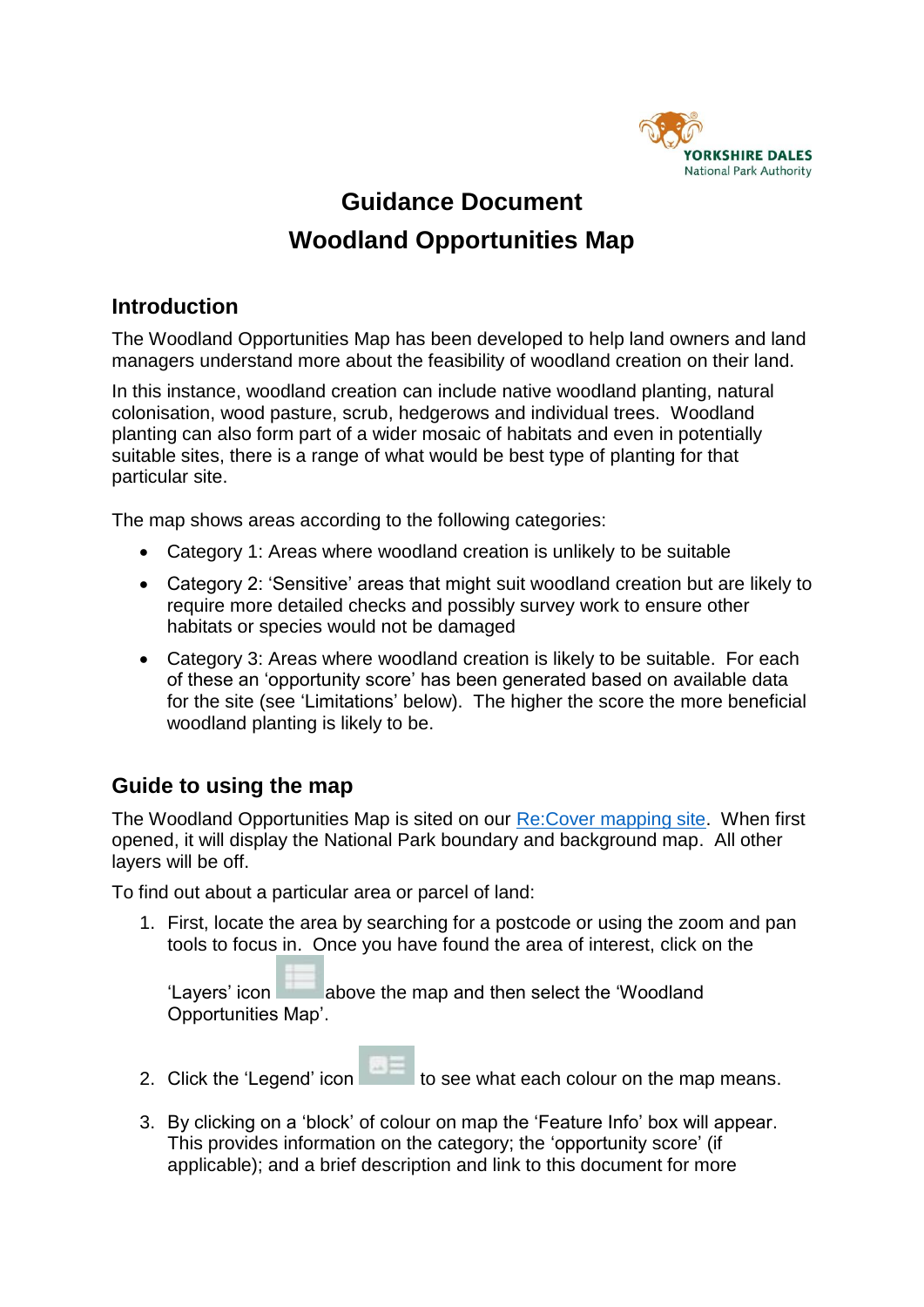information. By zooming in, the more specific the feature information will become.

If the maps shows a potentially suitable site for woodland creation and you would like some advice, please contact the Trees & Woodlands Team on [trees@yorkshiredales.org.uk.](mailto:trees@yorkshiredales.org.uk) You can also find much more information on our website about getting help with new and existing woodland.

## **Limitations**

The Woodland Opportunities Map should be used as a guide. It is designed to aid decision-making and does not replace the full land assessment and consultation process we carry out for all potential new woodland schemes. Many factors are considered when deciding the suitability of woodland creation, some of which cannot be mapped due to the complexity or lack of data.

Site specific surveys can be used to assess the impact of any identified constraints. For example, some historical features have been omitted from the map due to the low detail available with the mapping for these features. While many historic features will not prevent a scheme proceeding, they may influence the design specifications. Key terms are explained in the glossary in Appendix 3.

The category 1 to 3 system in the map uses multiple datasets representing constraints and opportunities with an individual score. The score on the map is the sum of the individual features identified in each 10m<sup>2</sup> block.

- A positive score: may contain constraints which have been overshadowed by opportunities available, so will not automatically mean the area is suitable for woodland creation.
- A negative score: indicates potential constraints which require a site specific assessment. Many constraints may be mitigated for within woodland design or may be found to not exist /not be of material concern following site visit.

*While details of individual constraints and opportunities for each area are not provided on the map due to privacy and licence restrictions, we have this information to identify what underlies each score and this is used within our land assessment and consultation process. Additional guidance on constraints can be found in Appendix 2.*

## **About the layers**

### **Category 1: No planting**

Planting is highly unlikely due to constraints mapped in these areas, including:

- Priority habitats (excluding gills) \*
- Lakes, ponds and reservoirs + 25m buffer
- Scheduled monuments + 20m buffer
- Veteran trees + 15m buffer

\**other than Limestone Pavement and Calcareous Grassland, which are classed as Category 2*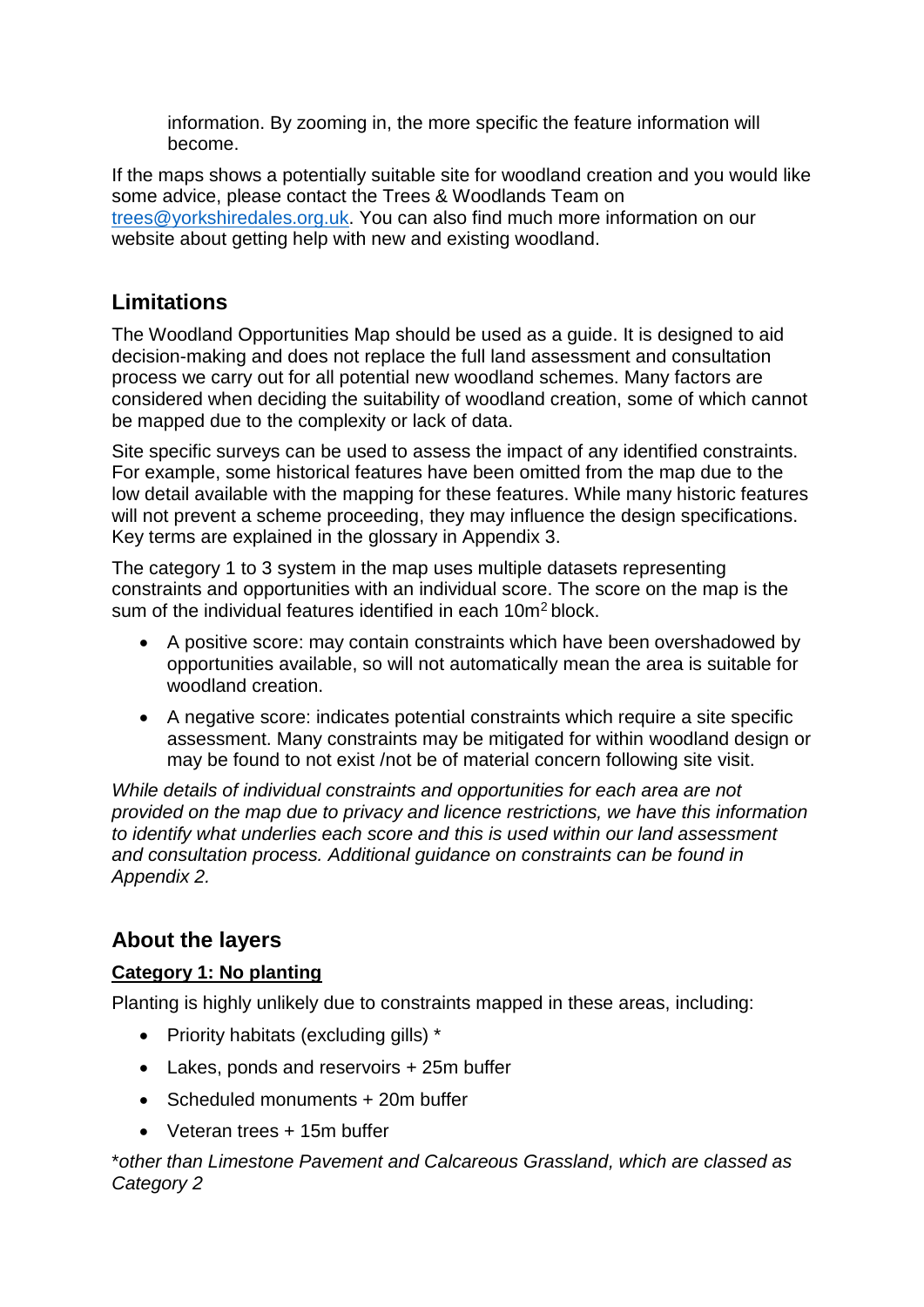### **Category 2: Sensitive site**

Potential woodland creation sites but which need careful assessment, planning and consultation. Constraints can be uncertain and require surveys to be undertaken or may be compatible with woodland creation only if the design specifications are sympathetic to the existing features.

Woodland creation in these areas is likely to be through natural colonisation, scrub, or specific species mixes and may need specific management to limit any impacts on existing features. This category includes constraints from:

- Limestone pavement and calcareous grassland (excluding gills)
- Ground nesting birds
- Northern Brown Argus colonies

### **Category 3: Opportunity score**

Category 3 is where woodland creation is most likely to be suitable. This layer has been broken into 10m<sup>2</sup> blocks with individual scores. Visually, scores fall within a range which reflect the available opportunities and constraints in an area.

Each feature within a block has an individual score. These are summed to provide the overall score. Constraints have a negative score (-1 to -5) and opportunities have a positive score (1 to 5). Scores indicate the likelihood for woodland creation and could change with site visits and surveys during consultation*.*

*The list of constraints and opportunities used are listed in Appendix 1.*

### **Existing broadleaved woodland:**

Existing broadleaved woodland overlays the three category layers and represents areas of existing woodland where creation is not possible. This layer only maps known broadleaved woodlands and does not currently include conifer plantation, wood pasture, orchard, or hedgerows which are accounted for in the category layers. As a result, not all woodland appears on this layer.

### **Urban land/Open water and rivers**

These two layers also overlay the Woodland Opportunities category layers and represent areas where woodland is not possible.

- Urban land: a combination of urban and suburban areas; individual buildings plus a 20m buffer; and the road and rail network.
- Open water and rivers: includes ponds, lakes, reservoirs, canals, and the river networks.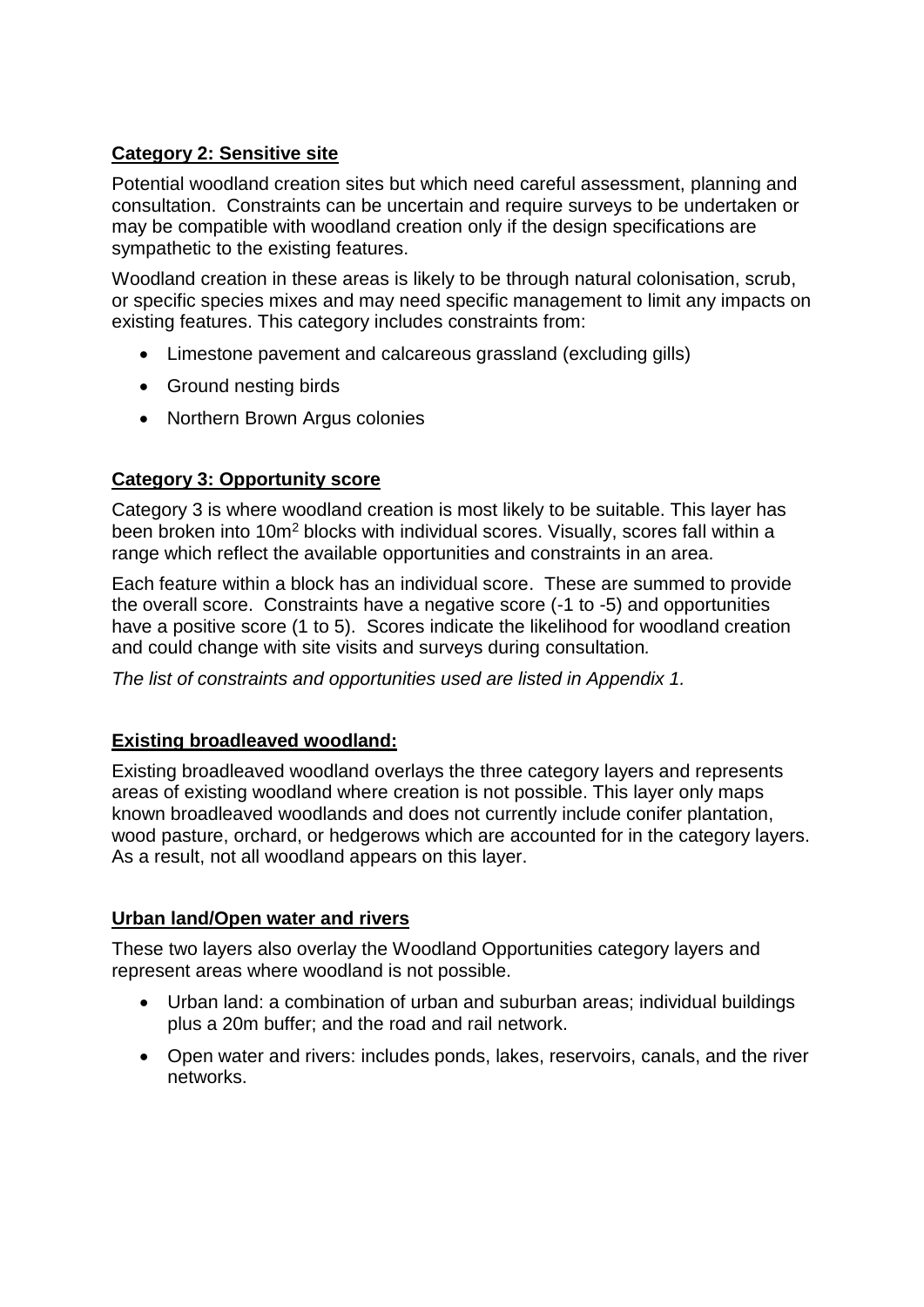## **Appendix 1: List of constraints and opportunities for Category 3**

### **Constraints by group**

Biodiversity:

- Sites of Special Scientific Interest (SSSI); Special Areas of Conservation (SAC);
- Special Protection Area (SPA)
- SSSI Impact Risk Zone
- Local important conservation areas outside SSSI
- Curlew Habitat Suitability Modelling
- Lapwing Habitat Suitability Modelling
- Grasslands within woodlands

### Environmental limits:

- Significant glacial and post glacial features
- Stepped profiles

#### Heritage:

- Registered Parks and Gardens
- **•** Historic Environment Record
- Local Geological Sites

Land use / ownership:

Common land

Tree cover:

- Plantations on Ancient Woodland Sites (PAWS)
- Existing conifer woodland
- Existing mixed woodland
- Veteran trees (extended buffer from 15m to 50m around tree)
- Wood pasture and parkland
- Orchards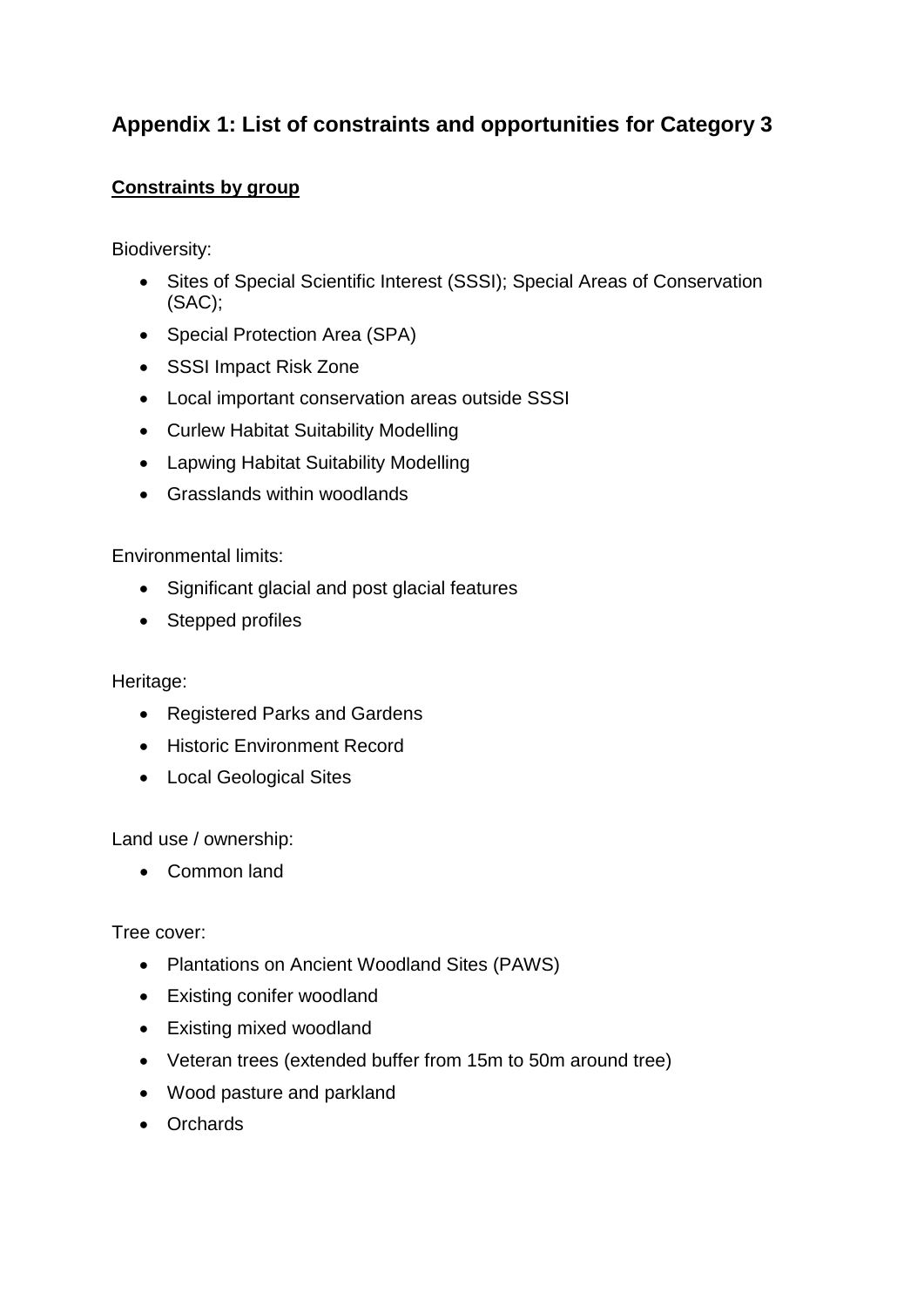Water quality and quantity:

- Buffer zone around lowland fen priority habitat
- Acid sensitive surface water bodies
- Water abstraction and availability (Source Protection Zones)

### **Opportunities by group:**

Biodiversity:

- Upland Gills (including areas cut from Priority Habitat)
- Red squirrel zone

Tree cover:

- Proximity to existing broadleaved woodland
- Proximity to ancient semi natural woodland
- Connection between woodlands
- Proximity to hedgerows
- Extent of felled and windblow trees
- Mitigation against potential loss of ash trees

Water quality and quantity:

- Riparian shading
- Mitigation against flood risk
- Sediment pressures on watercourses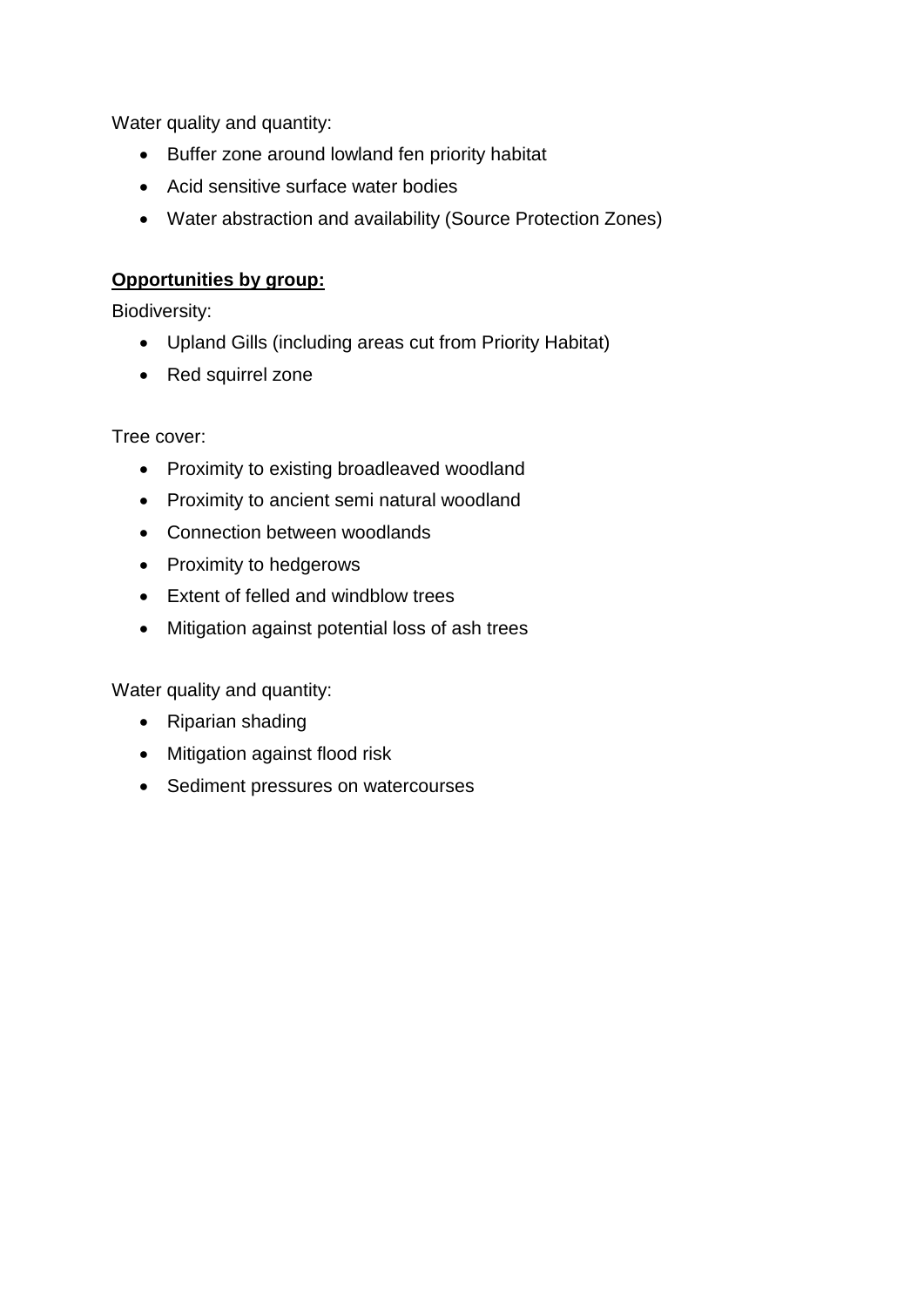## **Appendix 2: Non-exhaustive additional guidance and potential constraints**

### **Guidance documents**

- [Afforestation on or near priority habitats](https://www.gov.uk/government/publications/principles-for-afforestation-on-or-near-priority-habitats-operations-note-43) Forestry Commission
- [Afforestation and important wader sites](https://assets.publishing.service.gov.uk/government/uploads/system/uploads/attachment_data/file/1005883/FC-_NE_Joint_Guidance_Note_-_Afforestation_and_important_wader_sites_FINAL_V8.0_External_Version__JULY_2021___1_.pdf) Forestry Commission / Natural England
- [Landscape Character Assessment](https://www.yorkshiredales.org.uk/about/landscape/landscape-character-assessment/) YDNPA
- [Woodland Siting and Design Guide](https://www.yorkshiredales.org.uk/wp-content/uploads/sites/13/2019/07/Woodland-siting-and-design-guide.pdf) YDNPA
- [Public Rights of Way Landowner responsibilities](https://www.gov.uk/guidance/public-rights-of-way-landowner-responsibilities) GOV.UK

### **Constraints which may affect the suitability of land management objectives**

- *Sites of Special Scientific Interest (SSSI)*. Works affecting these may require consent from [Natural England](https://www.gov.uk/guidance/protected-areas-sites-of-special-scientific-interest#check-if-you-need-consent)
- *Limestone Pavement Orders (LPOs)* restrict activities on or near limestone pavement. The Yorkshire Dales National Park Authority is responsible for these Orders. Please contact the Authority's Wildlife Team for advice at [wildlifeconservation@yorkshiredales.org.uk.](file:///C:/Users/nicolac/Desktop/wildlifeconservation@yorkshiredales.org.uk)
- *Public Rights of Way*
- *Historic Environment* may restrict woodland creation. The Yorkshire Dales National Park Authority is responsible for the Historic Environment Record (HER) which contains tens of thousands of records of archaeological sites, buildings, structures and landscapes in the National Park. Please get in touch if you want us to do a search of your proposed project area and offer advice on potential impacts and mitigation. We are able to make site visits, conditions permitting. Please email [herinfo@yorkshiredales.org.uk](file:///C:/Users/nicolac/Desktop/herinfo@yorkshiredales.org.uk) or ring 01969 652362 or 01969 652360.
- *Priority Species and Upland breeding wader habitat*

### **Suggested layers on [MAGIC](https://magic.defra.gov.uk/) related to potential constraints**

- Designations Land-Based Statutory
- Designations Land-Based Historic
- Habitats 'Priority Habitat Inventory'
- Species 'Upland Breeding Bird Areas for CS'
- Species 'Priority Species for CS targeting' for redshank, snipe, curlew and lapwing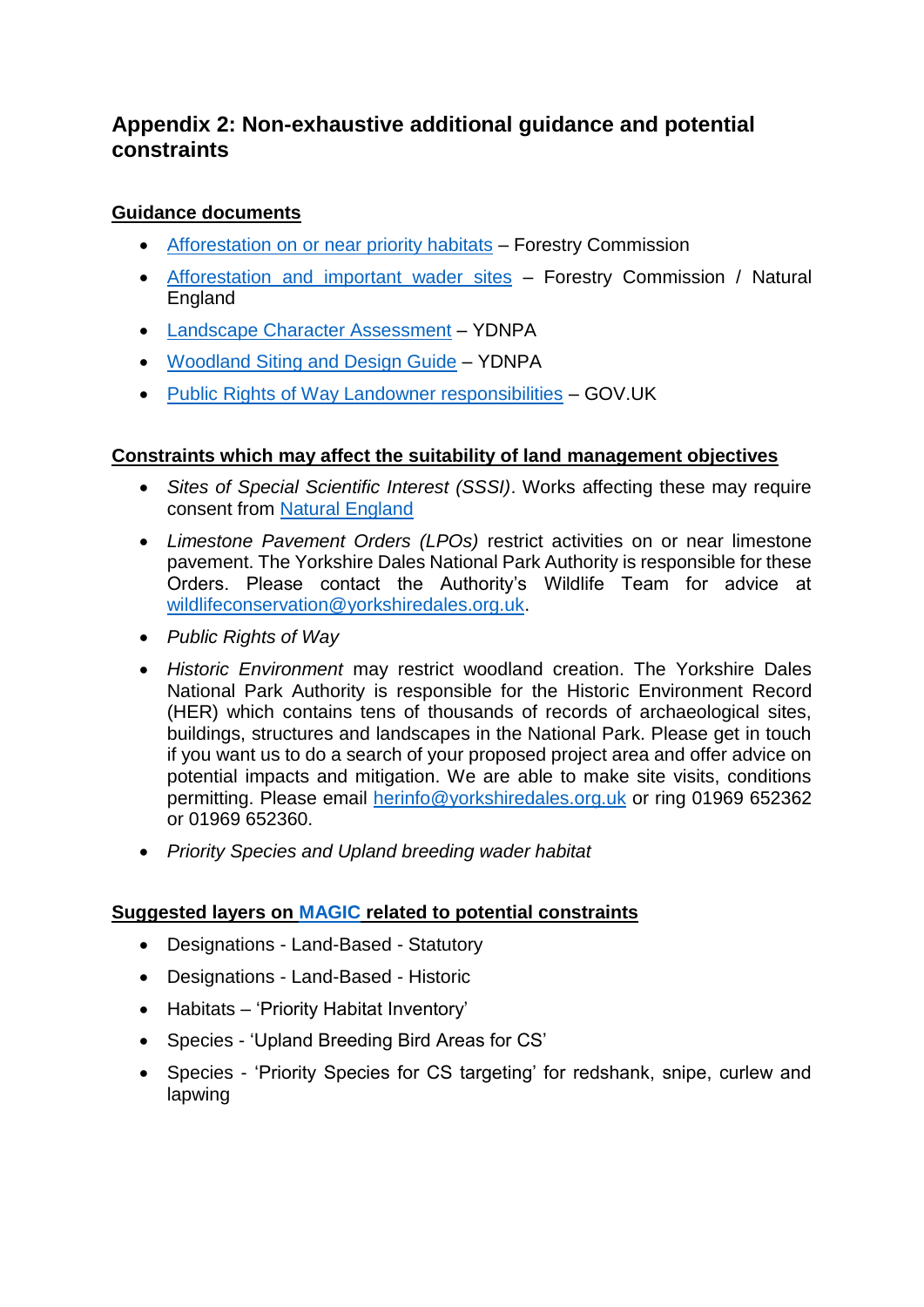# **Appendix 3: Glossary of key terms**

| <b>Ancient</b><br>woodland                 | An area that has been under continuous woodland cover since<br>at least 1600 AD. These are either:                                                                                                                                                                                                                         |
|--------------------------------------------|----------------------------------------------------------------------------------------------------------------------------------------------------------------------------------------------------------------------------------------------------------------------------------------------------------------------------|
|                                            | Ancient Semi-Natural Woodland (ASNW) mainly made up of<br>trees and shrubs native to the site, usually arising from<br>natural regeneration.                                                                                                                                                                               |
|                                            | Plantations on Ancient Woodland Sites (PAWS) - replanted<br>with conifer or broadleaved trees that retain ancient<br>woodland features, such as undisturbed soil, ground flora<br>and fungi.                                                                                                                               |
| <b>Breeding</b><br>wader habitat           | Upland habitat with the required range of features wading birds<br>such as Curlew, Lapwing, Redshank and Snipe need to breed.<br>These species are nationally in decline and their breeding<br>habitat is important to stabilise and improve their populations.                                                            |
| <b>Designated</b><br><b>sites</b>          | Nature sites and areas of countryside can be 'designated', which<br>means they have special status as protected areas because of<br>their natural and cultural importance.                                                                                                                                                 |
| <b>Forestry</b><br><b>Commission</b>       | The government department responsible for protecting,<br>expanding and promoting the sustainable management of<br>woodlands.                                                                                                                                                                                               |
| <b>Habitat</b><br>suitability<br>modelling | Modelling uses environmental factors such as land use/land<br>cover, elevation, and topographic position together with<br>randomised sample data to depict the probability of occurrence<br>of a target species across a specified study area.                                                                             |
| <b>Historic</b><br><b>Environment</b>      | The archaeological aspects of the environment which provide a<br>historical record of human activity. This includes statutory<br>designations such as Scheduled Monuments, Listed Buildings<br>and Registered Parks & Gardens.                                                                                             |
| Landscape<br>character                     | A method for classifying and describing the distinct and<br>recognisable pattern of elements, or characteristics, in the<br>landscape that make one landscape different from another.<br>Examples of characteristics include geology, soils, land cover,<br>hydrology, historic and cultural development.                  |
| Limestone<br>pavement<br>orders            | A designation under the Wildlife and Countryside Act 1981<br>which protects limestone pavement for its geological interest<br>and the unique habitat it provides for wildlife.                                                                                                                                             |
| <b>Natural</b><br><b>England</b>           | The government's adviser for the natural environment in<br>England, helping to protect England's nature and landscapes for<br>people to enjoy and for the services they provide. Natural<br>England is an executive non-departmental public body,<br>sponsored by the Department for Environment, Food & Rural<br>Affairs. |